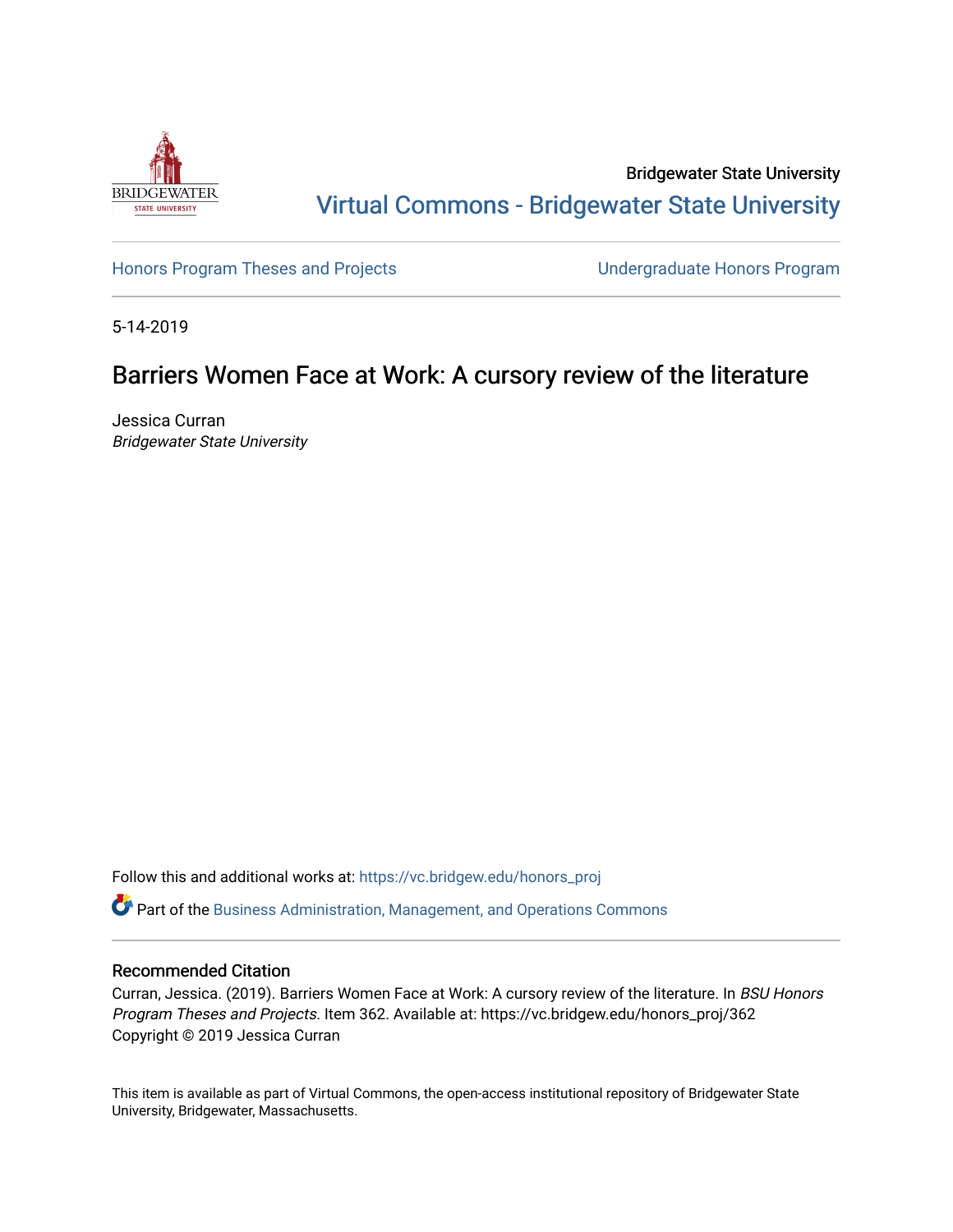Barriers Women Face at Work: A cursory review of the literature

Jessica Curran

Submitted in Partial Completion of the Requirements for Departmental Honors in Management

Bridgewater State University

May 14, 2019

Dr. Jakari Griffith, Thesis Advisor Dr. Todd Harris, Committee Member Dr. Patricio Torres-Palacio, Committee Member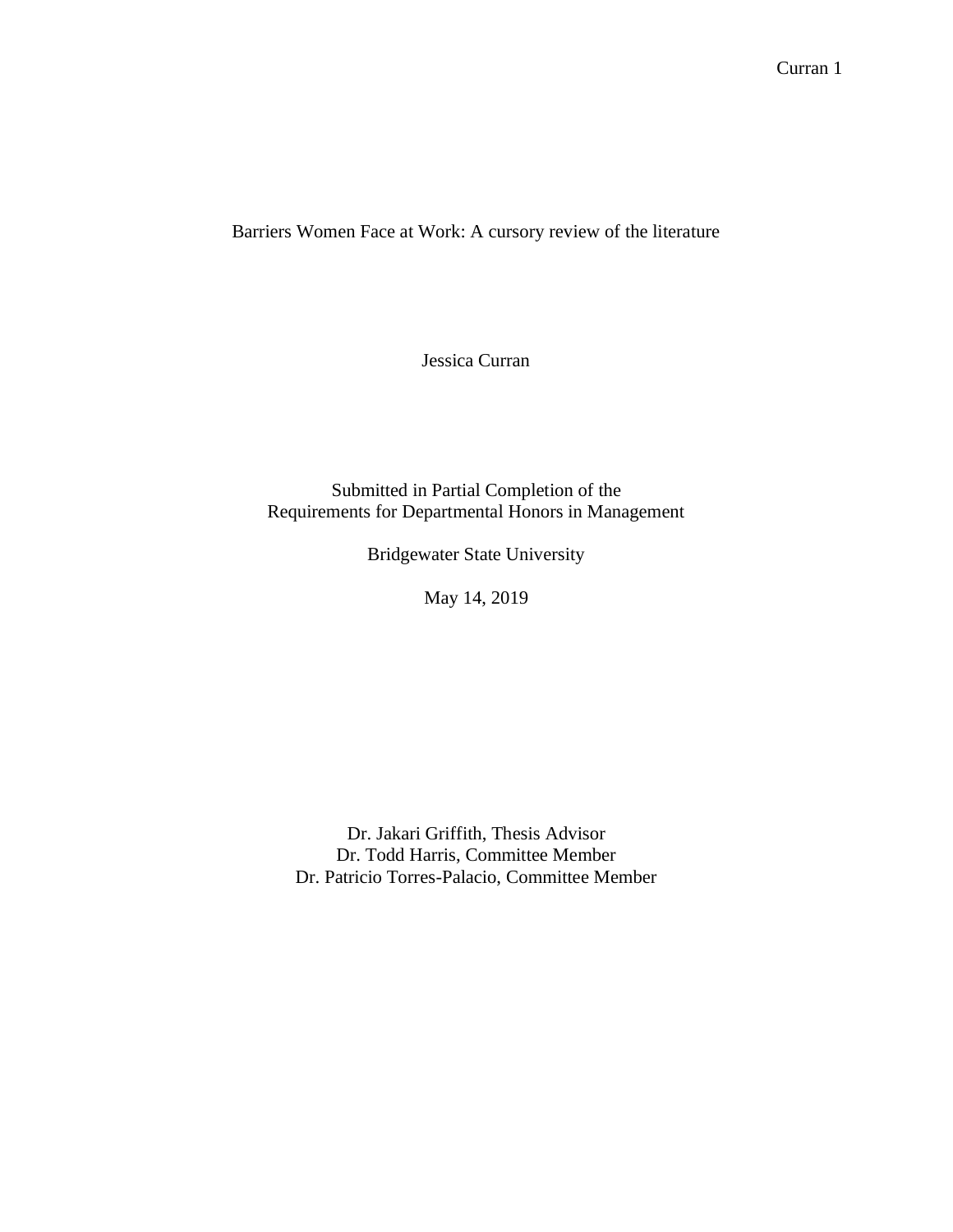## Table of Contents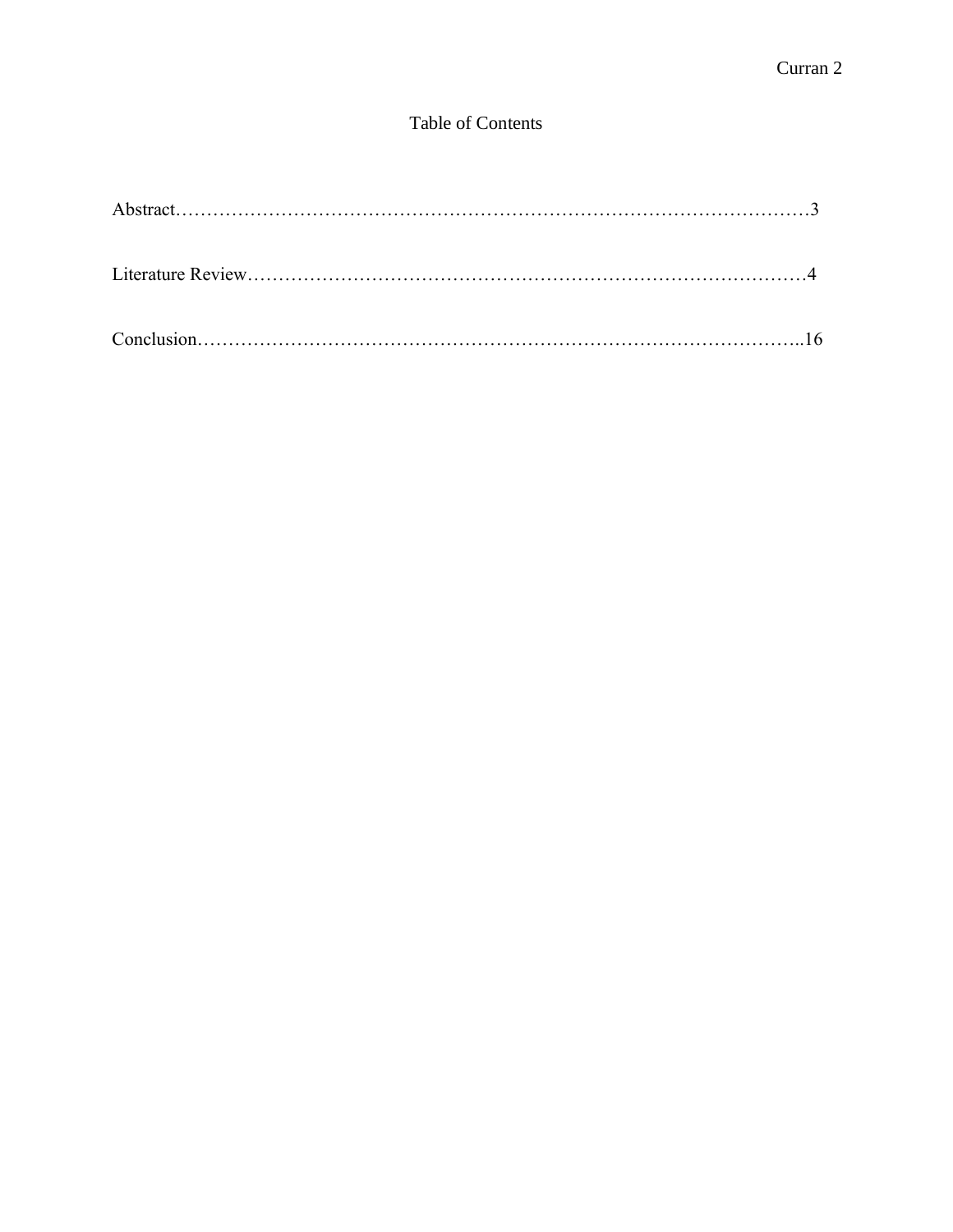Barriers Women Face at Work: A cursory review of the literature

## ABSTRACT

"Whether there are female leadership styles…is not really the right question. It is more important to ask why there has been so little attention paid to women leaders over the years as well as why the styles of leading more often exhibited by women are particularly useful at this critical

## moment in history" ~Charlotte Bunch

In the United States, women have been making steady gains in the workforce for more than 40 years (Ho, 2018). Despite this fact, women continue to face discrimination when it comes to leadership roles in the upper ranks of organizations (Ho, 2018). Noting these challenges, this thesis aims to highlight the most significant career barriers facing women at work. Therefore, I explore the degree to which employment attitudes improved over the past two decades. Accordingly, this thesis will provide a cursory review of the gender and employment literature, hitting major topics such as: (1) child-rearing, and (2) workplace flexibility, as examples.

## INTRODUCTION

It can be argued that the experience of becoming a mother is one of the most magical and rewarding experiences in a young woman's life. At that moment, expecting mothers realize that nothing is the same, and it never will be. However, for the mother of that precious baby, daily life becomes more of a struggle, especially if the mother has a career and strives to support her family (van der Gaag, 2014). Research suggests women face a significant number of conflicts in areas such as pay inequity (Bellas & Reskin, 1994), power (Stromquist, 2005), and voice (Denton & Zeytinoglu, 1993). The overall stigma that "women should stay at home and care for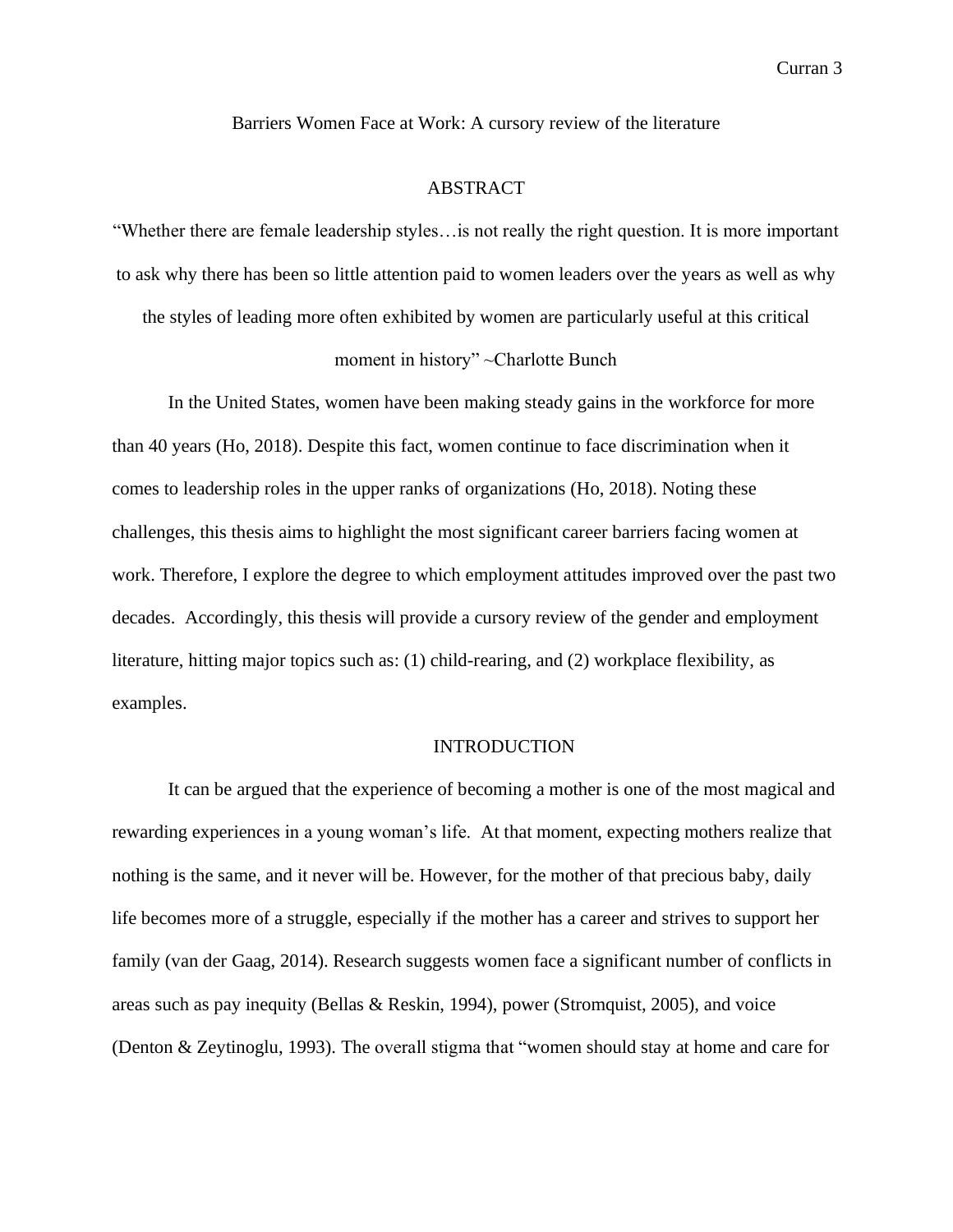their children" is one of the primary factors believed to cause many of these challenges (van der Gaag, 2014).

#### *Child-Rearing Barriers.*

Although researchers have long argued that gender should not be a deciding factor as to who the stay at home parent is, nor should it stand in the way of earning a steady income for ones' family, studies show that a considerable amount of child-rearing care falls on the shoulders of women, increasing the difficulties associated with balancing work and family obligations (Olsen, Maples, & Stage, 1998). Yet, while there have been many improvements to women's abilities to obtain employment, Slaughter, from Time Magazine, states the following:

"Poor women have always carried the dual burden of paid and unpaid work; rich women have often paid others to provide care. But middle-class women have been caught in between, barely able to survive on one wage but still expected to put in the "second shift" of care work after their first shift of paid work is over. These same women are expected to have a baby on a Friday and return to work the following Monday, unless they can cobble together vacation, sick leave and with a sympathetic employer — maybe a few weeks of voluntary maternity leave" (Slaughter, 2018).

Noting the above commentary, one might ask how does that make sense? An abundance of parenting research shows caring for a child/family is a full-time job to the extent that it involves things such as, "Physical tasks — bathing, dressing, feeding, physical and mental exercise — for the very young, the very old, the ill and the disabled" (Slaughter, 2018). However, when a woman has a baby, it is often the case that she is expected to stay at home with her child and possibly quit her day job. And yet very few employers will go to great lengths to accommodate a women's need to take care of her child and work. For example, the Pew Research Center has found generally mixed support for caretaking and childrearing across all stages of women's careers. In a national survey of 1,835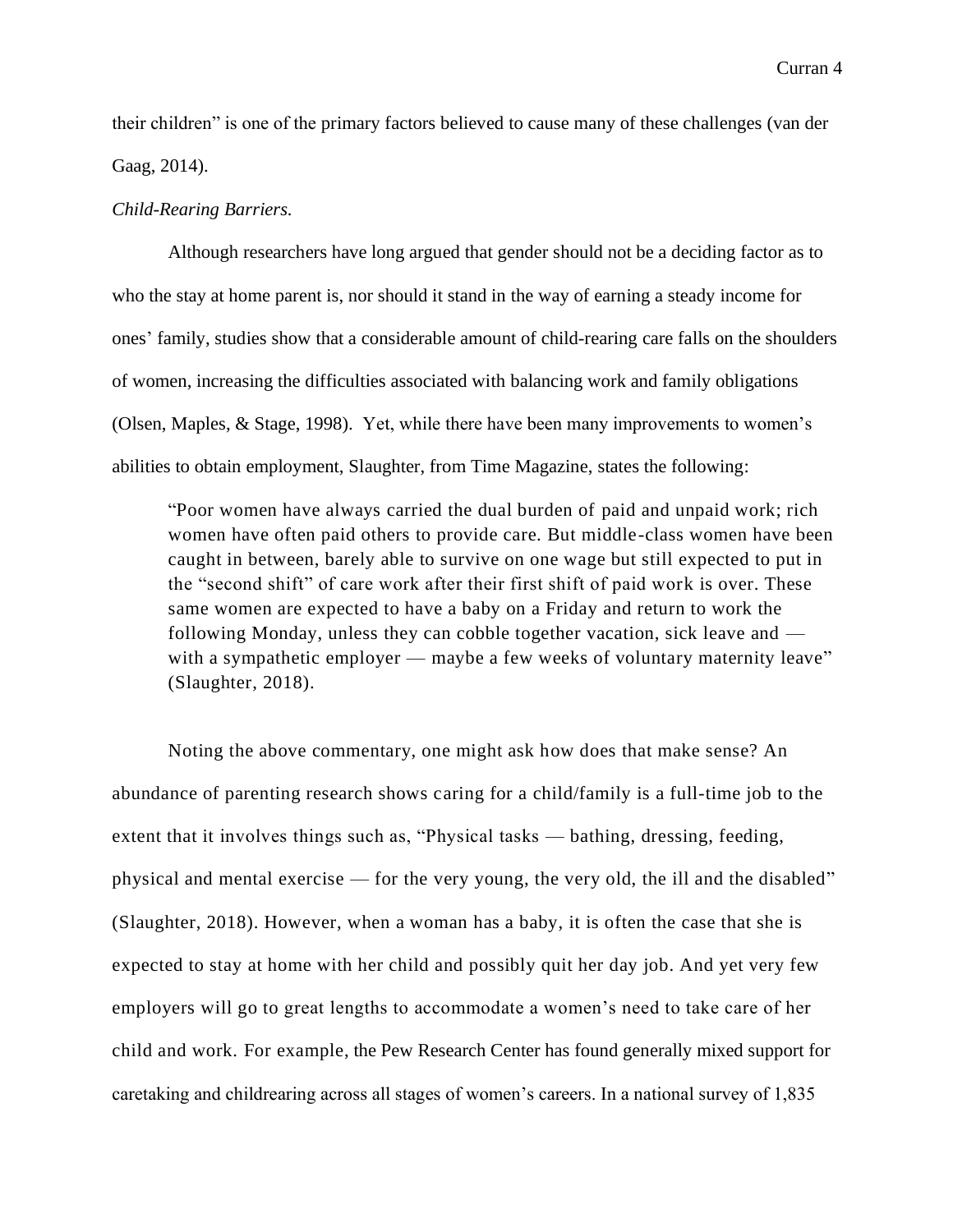adults, 40 percent of respondents suggested it was better for women to wait until they were established in their careers before having children (Livingston, 2015). Other research suggests men are less likely to hire women with or who are expecting children (Mason, Wolfinger, & Goulden, 2013). In summary, childrearing seems to represent the largest obstacle impacting working women.

The question becomes, why does she have to experience the hardships of parenting in a way that is different for a man? Company provided services such as daycare should be available for low costs and made more accessible to women with children. Not only does child care provide immense help to the mother, in that it frees her up to focus on other important priorities, but it also helps the child to the degree that he or she is receiving stable and consistent care. According to Slaughter:

"Providing affordable, accessible, high-quality childcare, together with longenough leave to allow mothers and fathers to bond with their children after birth, also shapes young brains in ways that determines their potential for lifelong learning, emotional stability and resilience. That means that every dollar we invest in early education is a dollar that will return lifelong benefits in terms of reduced social costs and increased human capital" (Slaughter, 2018).

Making child care easily available to families with children is an easy fix to the issue of women leaving work to take care of their children. Slaughter argues that, "Something bold and broad, like the [Universal Family Care](https://protect-us.mimecast.com/s/GYMXCgJyJMF4w2NphGw76e?domain=caringacross.org) plan, which would provide flexible assistance for child care, long-term care and paid family and medical leave for all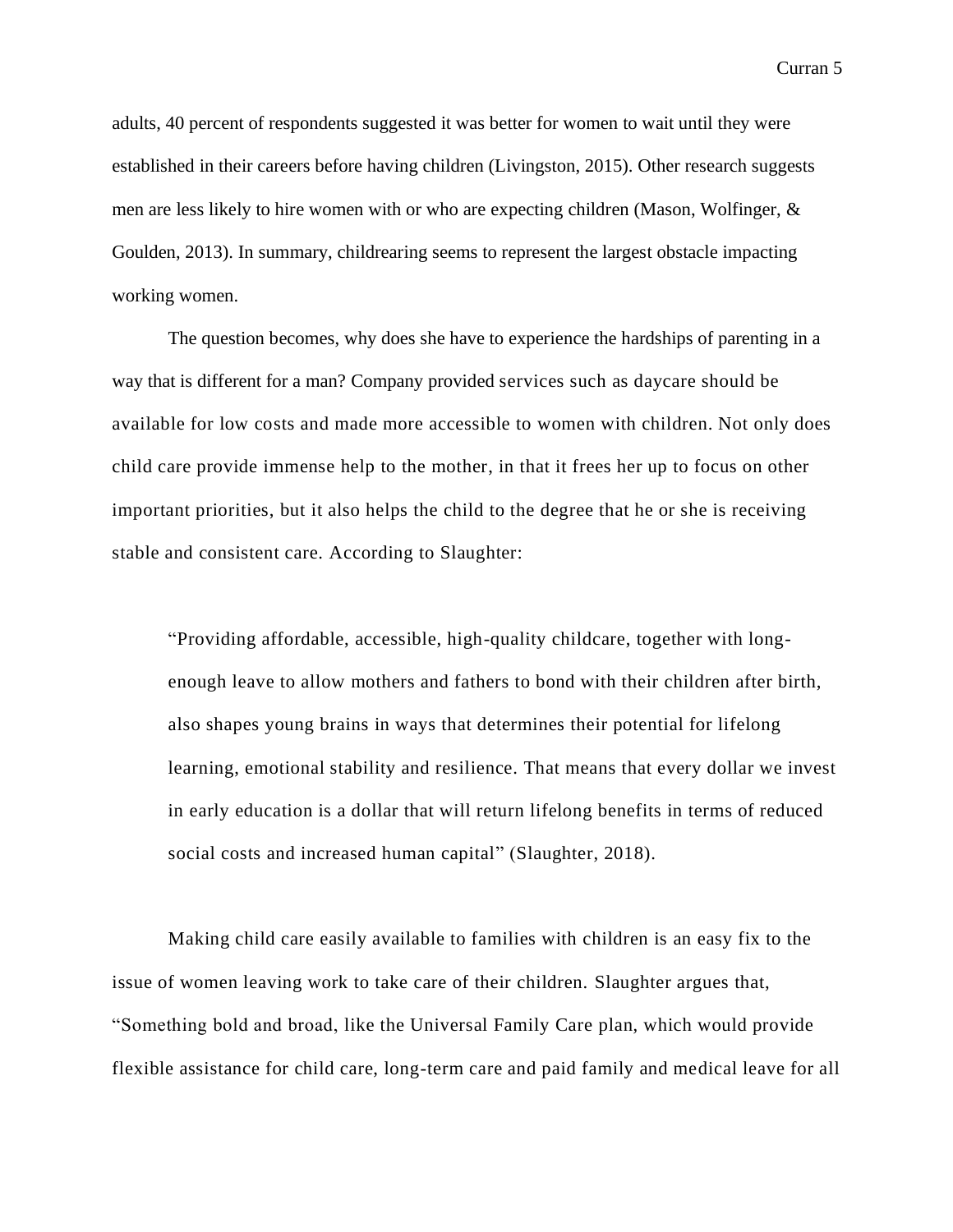who need it (Slaughter, 2018). With these changes, women would be able to stay at work, doing what they love, paid and unpaid. Not only will they get to spend time with a brandnew family, they will be able to provide for their family.

## *Workplace Flexibility.*

Research also shows caregiving responsibilities can be made easier with helpful workplace policies that allow flexibility. The research defines flexibility as "the ability of workers to make choices influencing when, where, and for how long they engage in work-related tasks" (Hill, Jacob, Shannon, Brennan, Blanchard, & Martinengo, 2008, pp. 149). Previous research demonstrates that workplace flexibility can reduce reactivity to stressors for employees, which is a state frequently experienced by many working parents without sufficient child-rearing resources (e.g., Almelda & Davis, 2011; Hill et al., 2008). There are lots of ways workplace flexibility can be created in organizations, such as jobshares or flexcareers. In the case of the former, two people share the responsibilities and pay/benefits of one position on temporary basis whereas the latter, a person leaves their position for a period of time but is assured of access to re-entry later. This can greatly increase workplace flexibility for women (e.g., Christensen & Schneider, 2011; Hill et al., 2008). However, some researchers have suggested that workplace flexibility is not helpful to the advancement of women of color (Bellas & Toutkoushian, 1999; Turner, Gonzalez, & Wood, 2008) because they often take on extra roles service roles, such as mentoring and being part of ethnic/racial programming activities. White women do not necessarily have to take on these additional responsibilities, and they do not experience penalties for not doing so.

*New Developments.*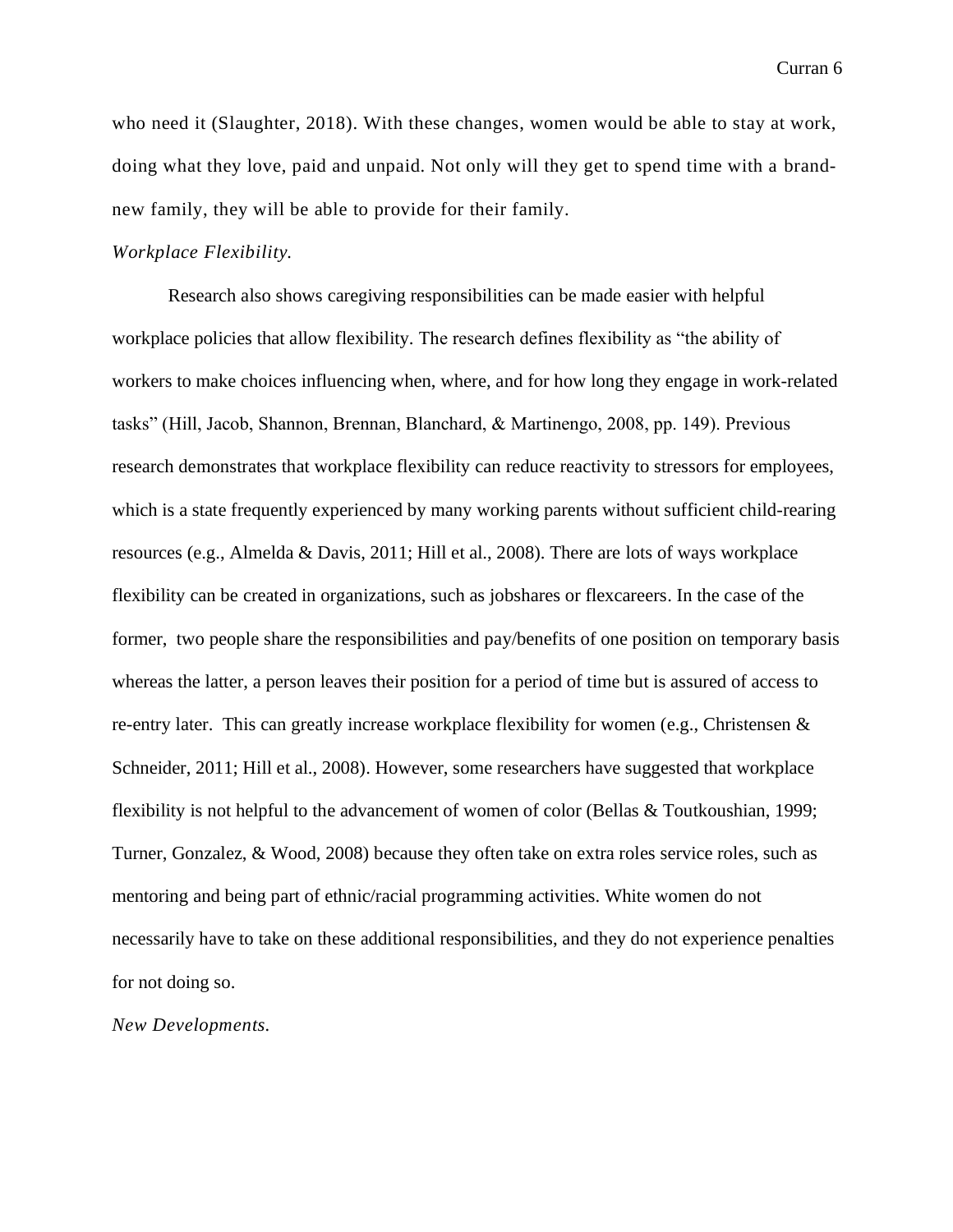Another issue is that many companies are losing talented female employees to having children, and are thus losing valuable human capital in their organizations. Slaughter states that, "Child care for two children [now costs more than rent](https://protect-us.mimecast.com/s/dVbcC0RMRDsYg34ZtPdJAj?domain=fortune.com) in the majority of the U.S, steadily driving women out of the workforce because they cannot afford to leave their homes. That means we are rapidly losing valuable talent that would otherwise contribute to innovation, productivity and growth" (Slaughter, 2018).

Another article on this subjects suggests why Trump's Paid Parental Leave Plan

Won't Work for Women and Families. The authors, S. Frothingham and R. West write:

"Despite claiming that the cost of the parental leave proposal is "fully offset," the Trump administration pushes the program's cost onto states while failing to specify how states are expected to finance it. This new pressure will further strain state resources, and risks reducing the benefits available under the Trump paid leave proposal or states' UI programs—or both…The end result is a proposal that would exclude millions of working families—those with caregiving needs not covered by the plan, those who would not be able to afford to take leave given the program's meager expected benefits, and potentially those who are not eligible for UI" (Frothingham & West, 2017).

The plan, if put into place, would exclude many families, making it less beneficial to the

issue. It will also likely exclude certain categories of women. The authors go on to state:

"According to Trump's budget, his proposal apparently would rely on states to establish eligibility standards to determine who could access the proposed new parental leave benefit through their existing UI programs. But states' UI programs fail to cover a huge swath of today's workers, in large part because many states tightened eligibility criteria and restricted access in response to the financial challenges of the Great Recession. As a result, in recent years, a historically low one in four unemployed workers received UI benefits nationwide—and in 13 states, this number was less than one in five. Therefore, if Trump's plan requires workers to qualify for UI, many of the workers and families who need paid leave the most may not be eligible for it. This includes women, who are already disproportionately excluded from UI protections because of how much they work and how much they earn" (Frothingham & West, 2017).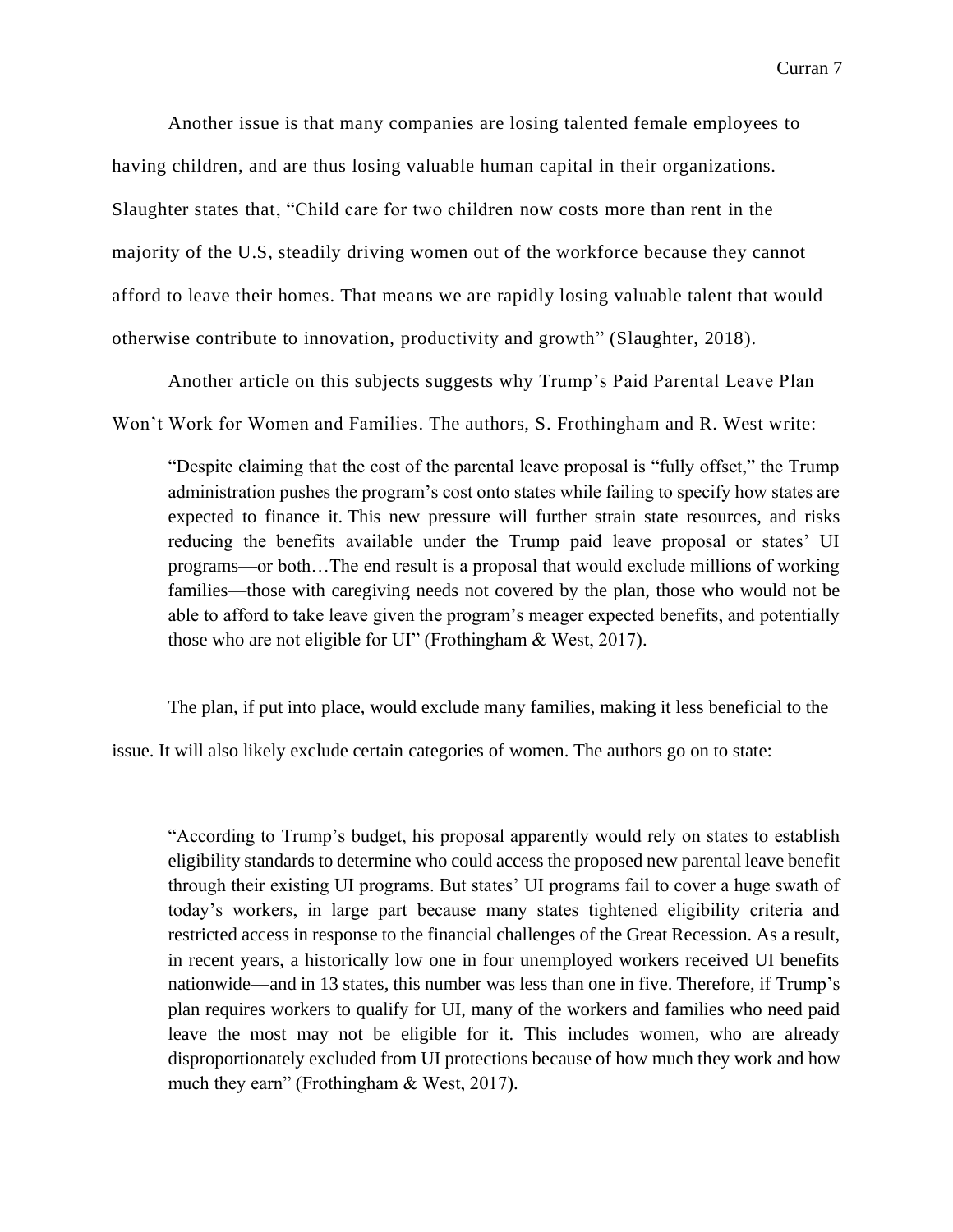If this plan excludes women--the main people affected by this issue--how is that helping the issue? Research conducted by G. Powell (2003), suggests that in 2010, "The proportion of women managers may remain below 50%. On the other hand, if family life becomes less constraining or if women forgo family lives to pursue managerial careers, this proportion could rise above 50%" (Powell, 2010). Powell's points suggest that if they are increasing the number of women managers in the United States, then making daycare available and affordable, as well as realizing that women are assets just like men, are better options to solve the problem at hand.

The discrepancy in opportunities, status, attitudes, etc., between men and women, also known as the gender gap, is another issue that continues to cause problems for women and their careers. Women of the United States of America have been a part of the working world for over 30 years. However, as things continue to change, the gender gap still prevails. This creates less opportunities, less, pay, less promotions, and unequal positions for women of America.

Men and women of the same background, with the same skills and qualifications, do not have equal jobs, positions, or pay, because of the gender gap. Women are less likely to be promoted and because they never get the opportunity to have the same job as a male colleague, they get paid much less. According to BBC, "Unlike pay inequality - which compares the wages of men and women doing the same job - a gender pay difference at a company is not illegal, but could possibly reflect discrimination" (BBC, 2018). This statement shows that unequal pay is legal as long as the male and female are not doing the same job. This is surprising because it is still a form of discrimination that is legal today.

Even though times are changing, companies continue to discriminate against women and hold them back from their full potential on purpose. BBC also states, "The [government](https://gender-pay-gap.service.gov.uk/Viewing/search-results) data [showed](https://gender-pay-gap.service.gov.uk/Viewing/search-results) 74% of firms pay higher rates to their male staff. Just 15% of businesses with more than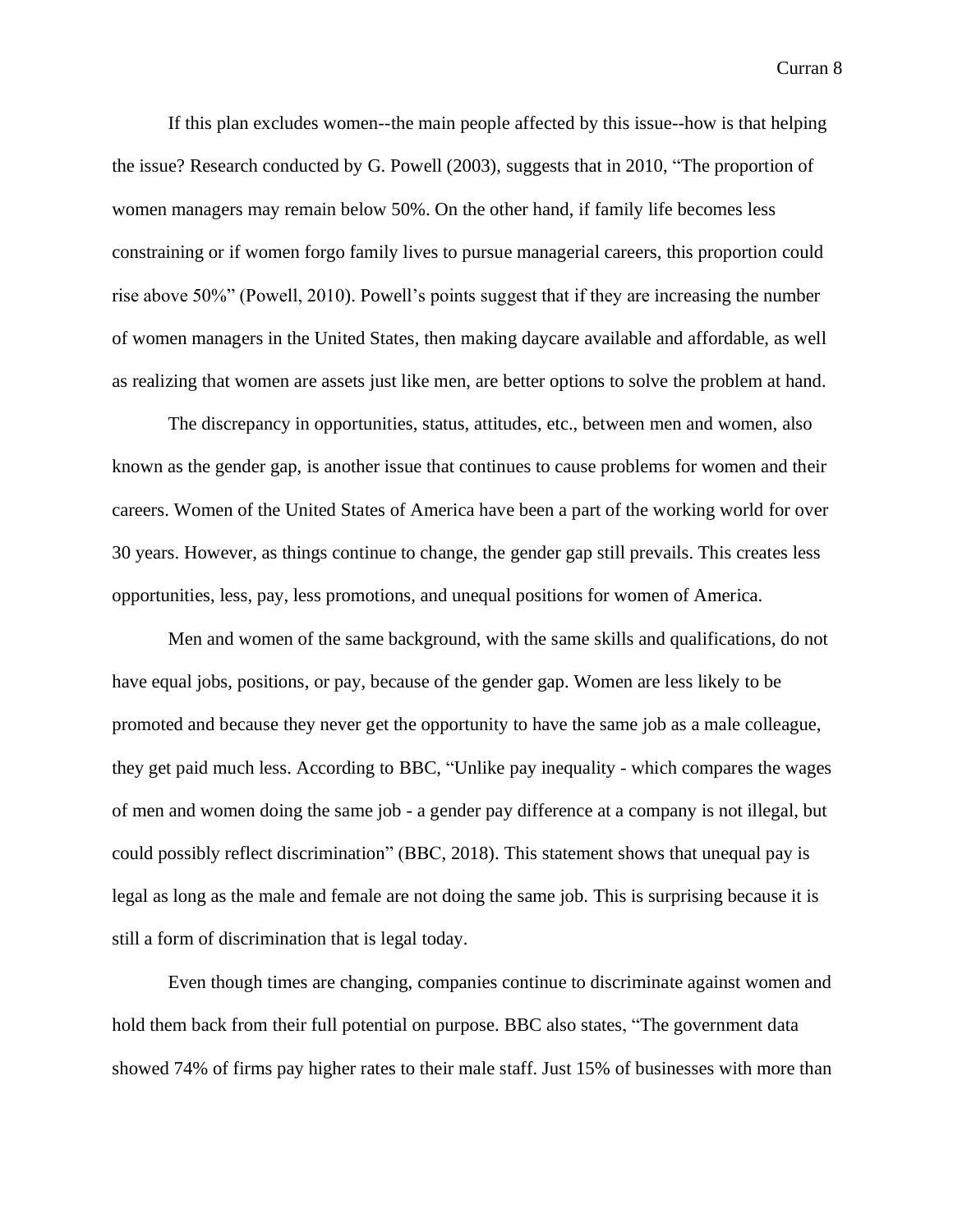250 employees pay more to women. As many as 11% of firms said there is no difference between the rates paid to either gender" (BBC, 2018). This statement suggests that while more than half of the companies in the United States pay men more money than women, only about a tenth of the companies have equal pay, and only a small number pay women more money than men. This is surprising because as time goes on more and more issues continue to be fixed and made better, but why not this one? A person should be hired based on their qualifications and skills and education, not what they look like on the outside. Companies should not discriminate against things that women have no control over, they should be willing to help women succeed (Schieder & Gould, 2016).

Even though companies still discriminate against women in the work place, there are consequences. According to BBC, "By law, all firms with more than 250 staff must report their gender pay gap to the government by 4 April this year. So far only 1,047 firms have complied, leaving another 8,000 to go" (BBC, 2018). This shows that companies still have to report their discrimination. It is surprising that they continue to discriminate, even after reporting it because it is embarrassing for them.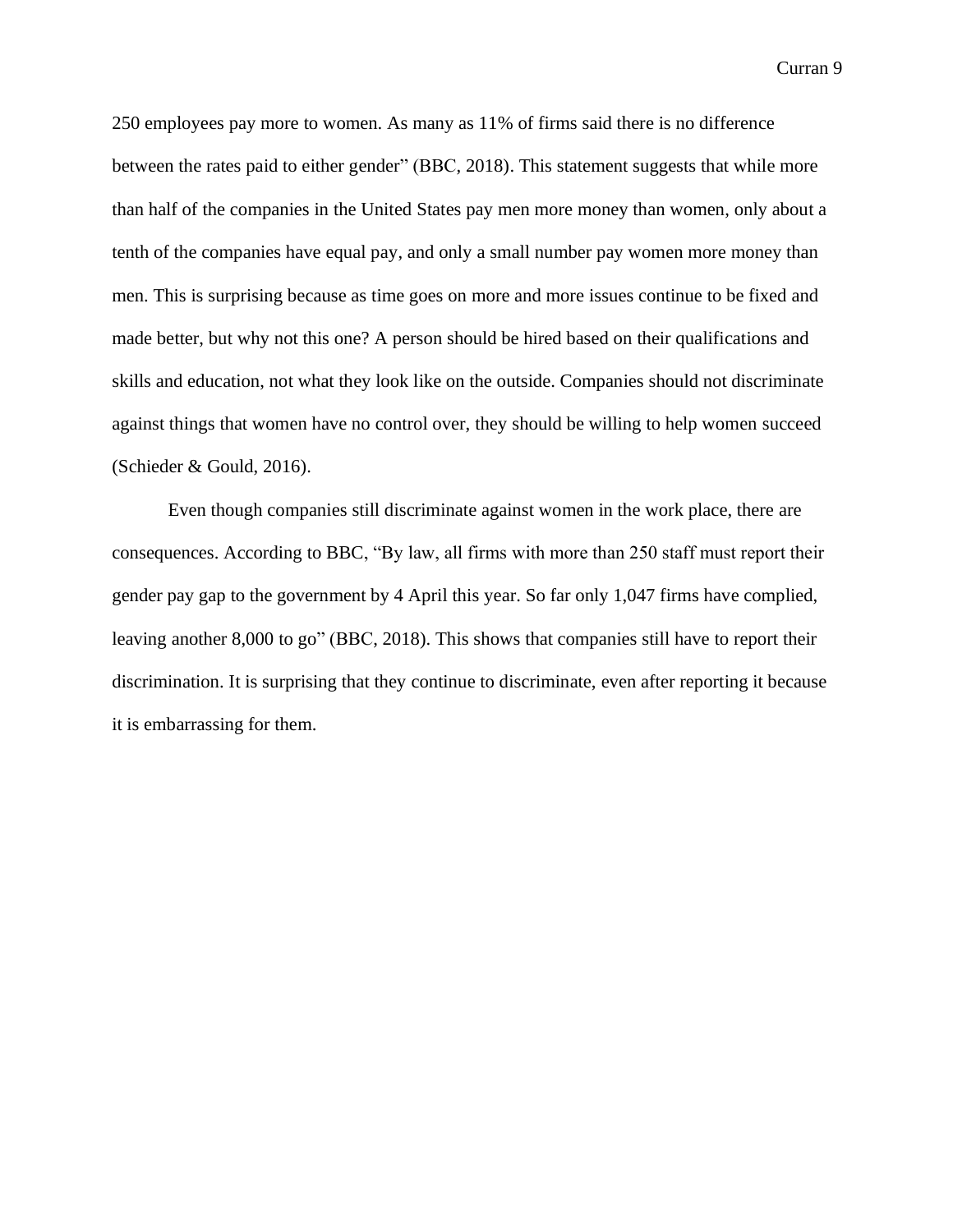



Adapted from www.google.com

Pay is not the only thing that hinders a woman's chance of succeeding in the work place,

promotions are a huge factor of the gender gap as well. According Bryce Covert:

"Authors Astrid Kunze and Amalia R. Miller examined private sector employment data from Norway, known as a [generally women-friendly country,](http://thinkprogress.org/economy/2014/10/29/3585793/women-equality-ranking/) between 1987 and 1997. They found that even when controlling for industry, occupation, age, education, experience, tenure, and whether workers are full or part time, women are 2.9 percentage points less likely to get a promotion than men. On top of that, they found that '[f]or men, fatherhood is associated with a greater chance of promotion," but for women, "children have a negative effect on promotion rates and that effect is even more negative if they are younger'" (Covert, 2014).

The observations above state that women are less likely to be promoted than men, and that even if a women sticks with one company for a long time, her chances of getting promoted still are not high (Covert, 2014). Covert also states, "Since the data for the study was collected, Norway and some other countries have [implemented a gender quotas](http://thinkprogress.org/economy/2014/09/18/3569218/women-boards-quotas/) for women on boards, seeking in part to increase women's representation in firms generally by promoting women in leadership" (Covert, 2014). This may be a good way to address the issue at hand.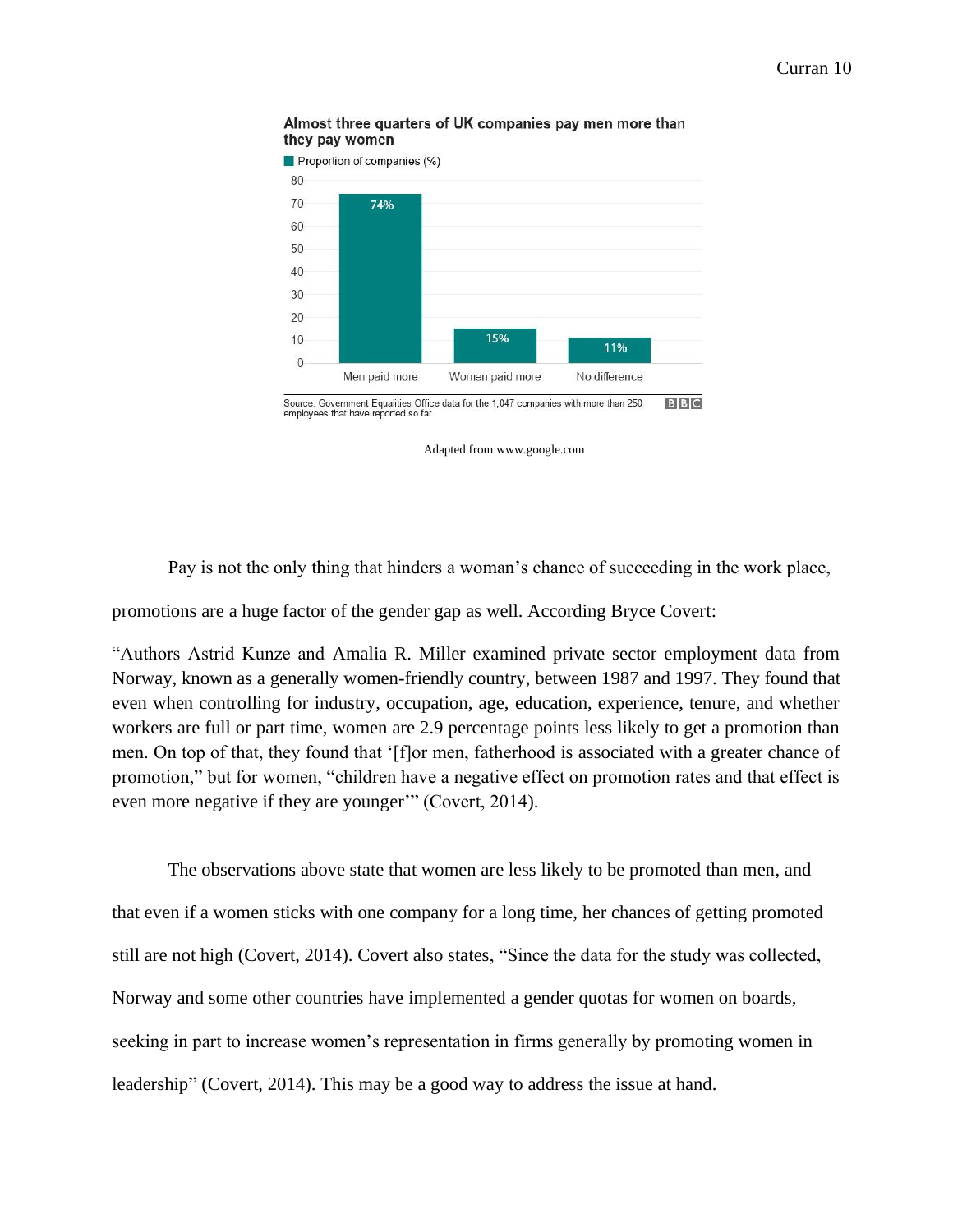Another article called "Why Don't More Women Get Promoted?", by Maria LaMagna, states that "In 2017, women were 21% more likely to achieve "top performer" status than men, up from 12% in 2015. Among managers, women came out even further ahead: Women who were managers in 2017 were 22% more likely than male managers to be rated as "top performers." And yet women under 40 were less likely than men to receive a promotion, Visier found (LaMagna, 2018). The author of this article wanted people to know that women are more likely to be the successful ones in a company, but they are not the ones getting promoted. LaMagna goes on to say that the reason for this is, "Women are more likely than men to take steps back — or leave the workforce entirely — when they have children, said Josie Sutcliffe, the vice president of marketing at Visier" (LaMagna, 2018). This statement may be true for most families, however, why do women have to be the one to quit their jobs or lower their hours? Why not men? LaMagna also states that only 28% of men lower their hours to take care of their child (LaMagna, 2018). This shows that more women leave work than men.

There is still hope for women, even though they do not get promoted as often as men. As women get older the demand for childcare is decreased. This gives women more time to take on big promotions. Studies find that women over 40 are more likely to get promoted over men, as opposed to women under 40 who are more likely to have children to take care of (LaMagna, 2018).

When it comes to managers, it is more common for men to be managers than women. It was reported that in 2017 only 12 percent of women held manager positions, compared to 18 percent of men (LaMagna, 2018) This shows that even if women can eventually get a higher position, men are given the opportunity first.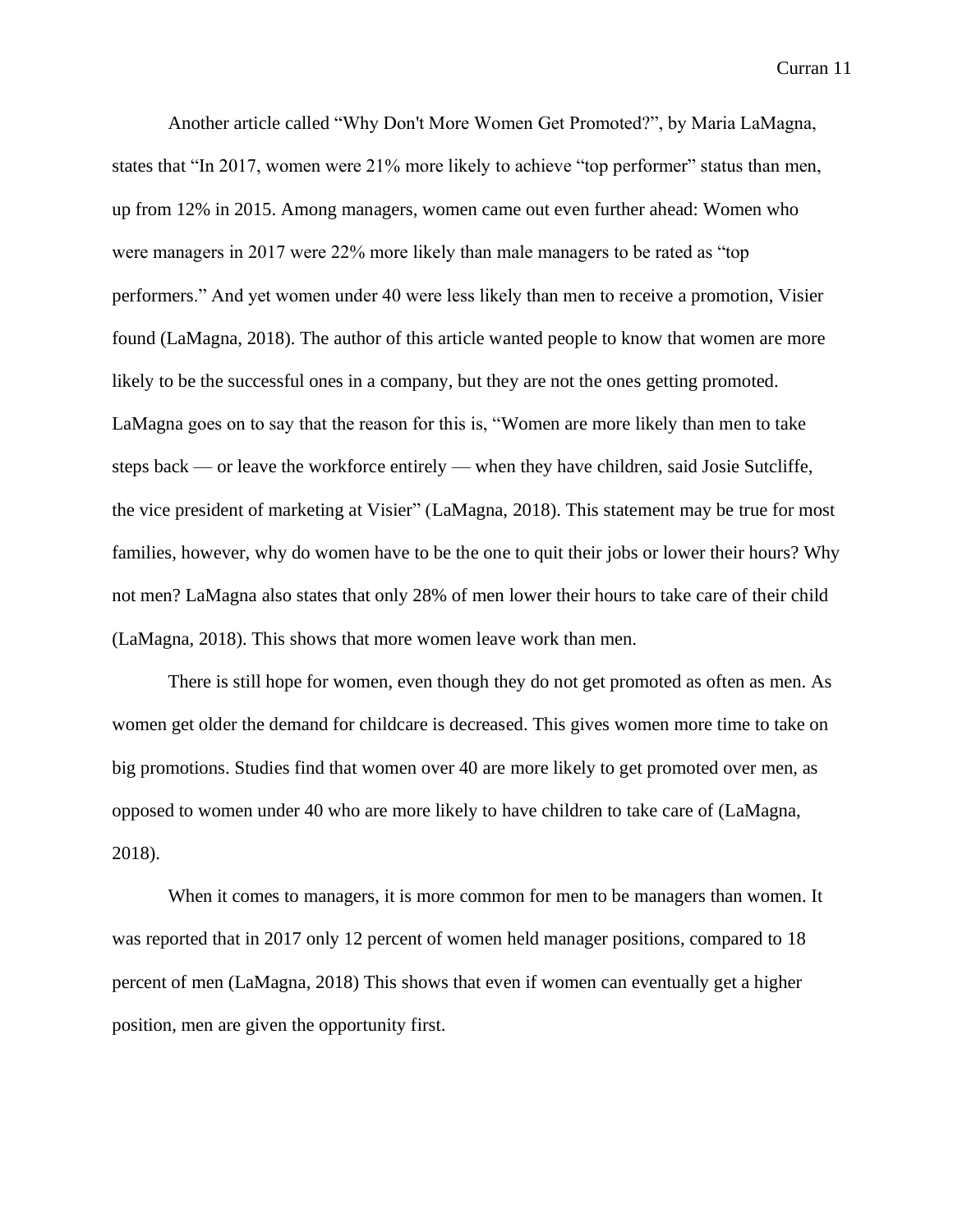When it comes to higher paying jobs, "Women are also [avoiding some high-paying](https://www.marketwatch.com/story/women-are-avoiding-higher-paying-fields-they-believe-are-hostile-towards-them-2018-01-26)  [fields,](https://www.marketwatch.com/story/women-are-avoiding-higher-paying-fields-they-believe-are-hostile-towards-them-2018-01-26) such as engineering in part because they believe they won't be supported in those industries", according to a study in the *American Educational Research Journal* (LaMagna, 2018). This shows that women are afraid to go after their dreams and what they are good at because of the gender gap. According to the article *The Real Reason Women Avoid Careers in Math and Science*, by Moynihan, "The upshot of this research is neither especially feminist nor especially sad: It's not that gender equality discourages girls from pursuing science. It's that it allows them not to if they're not interested" (Moynihan, 2018).

Women are being pressured to hold back on their full potential (Ibarra, Ely, & Kolb, 2013). They are scared to ask for a raise or a promotion at the major chance of getting declined (Saner, 2010). This picture shows the difference between men and women asking for a raise or a promotion:



Women less likely than men to ask for pay rise, promotion

Adapted from [https://yougov.co.uk/topics/politics/articles-reports/2013/11/03/time-lean-women-behind-men-seeking-advancement-](https://yougov.co.uk/topics/politics/articles-reports/2013/11/03/time-lean-women-behind-men-seeking-advancement-wor)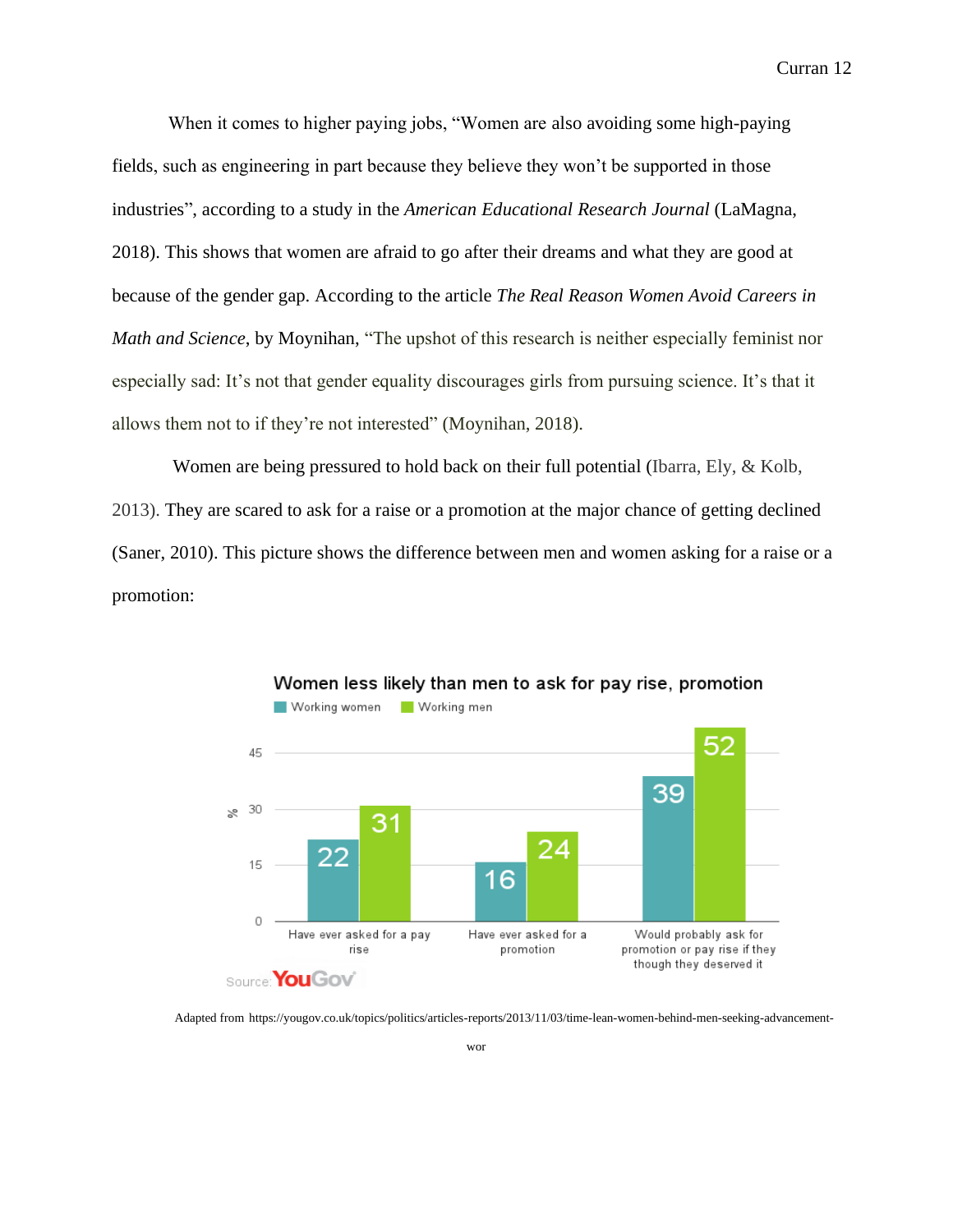The world is continuing to change for the better of woman's rights. According to LaMagna, "Of all the CEOs who were replaced in 2017, women made up 18% of their replacements, up from 15.3% in 2015, according to research from global outplacement consultancy firm Challenger, Grey & Christmas" (LaMagna, 2018).

A question commonly asked by workers of America is: Does your gender hinder your chances to advance at work? And the answer is: it probably depends on whether you're asking a man or a woman (Carpenter, 2017). According J. Carpenter, "Around 39% of women said their gender 'will make it harder to get a raise, a promotion or a step ahead'" (Carpenter, 2017). The author goes on to say that, "Women were also less likely to say they had equal opportunity for growth in the workplace" (Carpenter, 2017). The author of this article wanted the audience to know that it is harder for women to get promoted than men.

Carpenter gave tips on how to fight subtle sexism in the office. Rachel Thomas states that subtle sexism is caused when men in high positions see little opportunity (in their own opinions) for women leadership (Carpenter, 2017). This author states that "18% of women aren't being promoted, and only one in five senior leaders are women and less than one in 30 senior leaders are women of color" (Carpenter, 2017).

It is hard enough getting a promotion as a women, but when you add race into the mix of things it is even harder. According to J. Carpenter,

"Advancement is particularly challenging for women of color. The report's findings point out several obstacles: women of color are less likely to be promoted than their white peers, perhaps because they're also less likely to have contact with senior executives in their organizations" (Carpenter, 2017).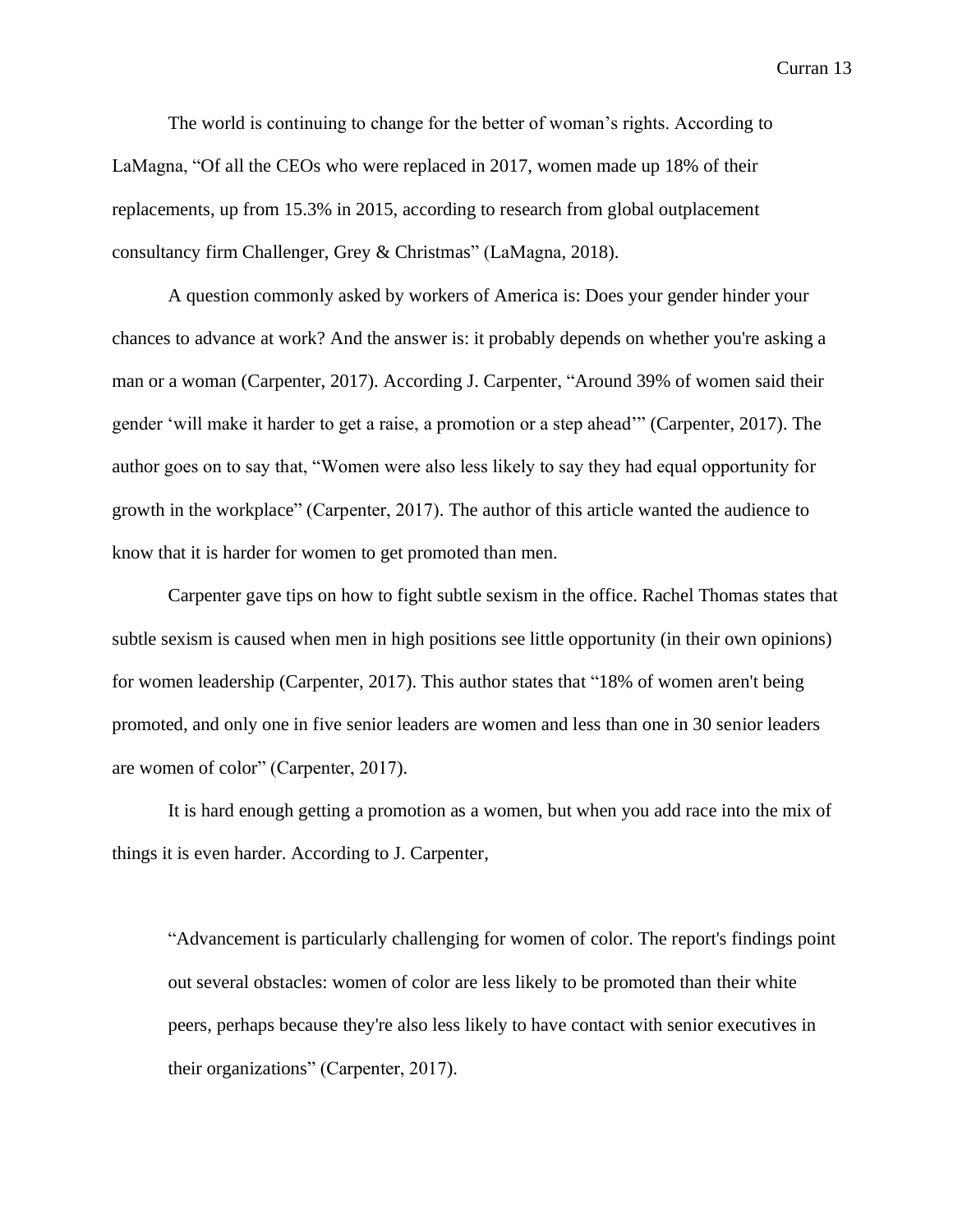This quote shows that women of color do not get promoted nearly as much as white women, and it is hard enough for them to get a promotion as it is.

Finally, according to J. Carpenter, mentorship plays a huge role in this issue. Carpenter states, "Women felt that they were far less likely to find a mentor than men did, and we see that mentorship could play a tremendous role in career advancement" (Carpenter, 2017). This quote proves that women need a mentor to help them in their career, just as much as men do.



Adapted from Women's Liberation March in Washington, D.C., Aug. 26, 1970 / Photo: [U.S. News & World Report.](http://en.wikipedia.org/wiki/File:Leffler_-_WomensLib1970_WashingtonDC.jpg) Copyright 1970.

What the balance of the findings above point to is an unofficially acknowledged barrier to advancement in a profession--the glass ceiling.

Many of the barriers attributed to the glass ceiling can also be linked to sexism, more generally. For example, research from, the University of Chicago Booth School of Business "finds while there is plenty of anecdotal evidence that sexism has prevented many talented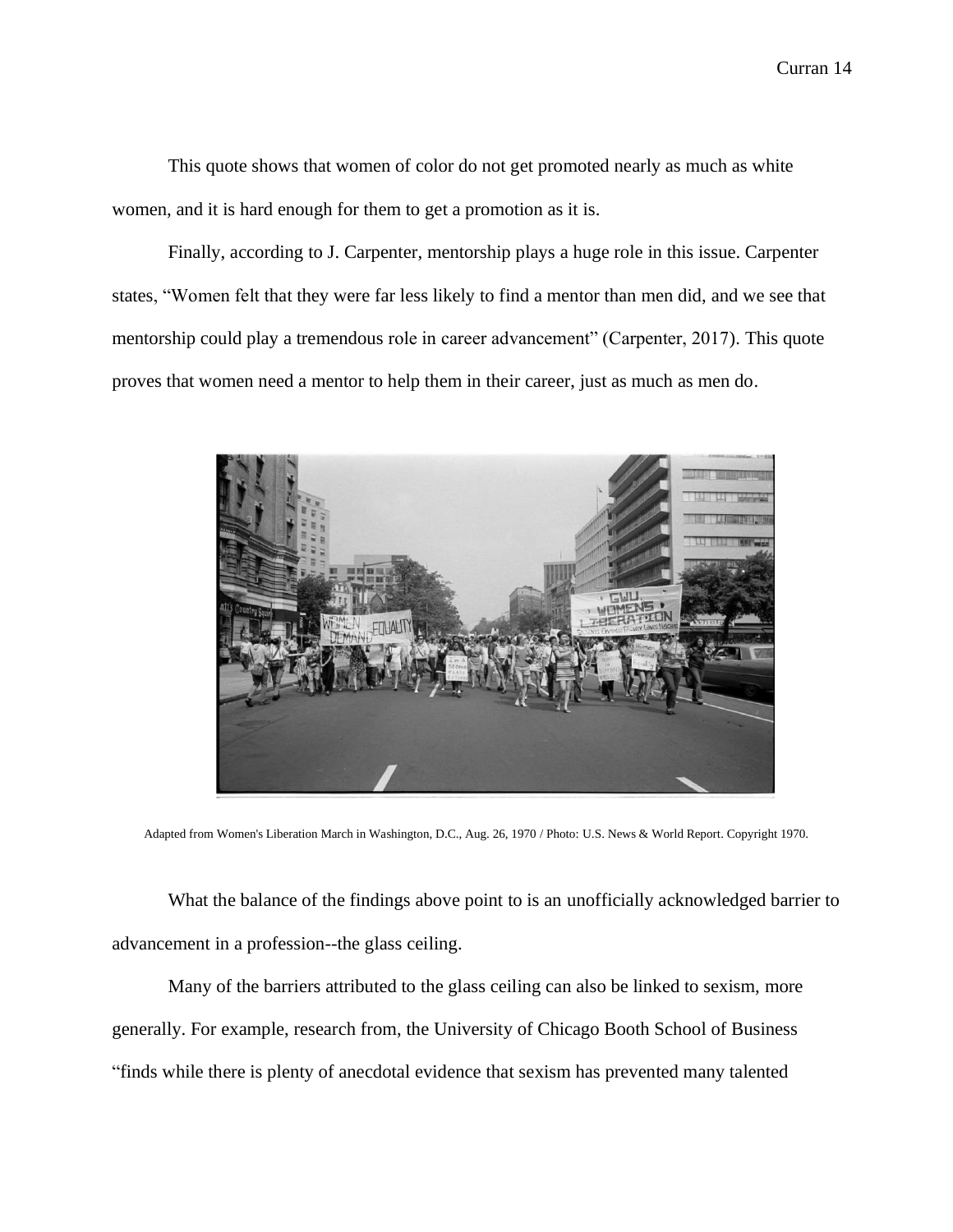women from achieving their full potential at work, there are factors beyond gender discrimination in the workplace that are holding women back" (Bertrand, 2018). Some of those According to Chicago Booth Professor Marianne Bertrand, "Talent is left on the table when women are not placed in leadership positions, and the economy suffers" (Bertrand, 2018). The main issues that Bertrand states in her working paper are:

- Women with college degrees often choose to work in fields that offer lower incomes (Bertrand, 2018).
- Psychological differences between men and women could account for up to 10 percent of the pay gap. (Bertrand, 2018).
- The demands for child care, housework and other life chores outside of work fall more heavily on women than on men. (Bertrand, 2018).

There is also the issue of the lesser known "glass cliff". The "glass cliff" is a term founded by researchers, Michelle Ryan and Alex Haslam, in 2005. It is when women are being falsely represented in untenable leadership positions (The Whawell, 2018). This is a new term stepping up to the plate that is the outcome of breaking the glass ceiling.

The glass cliff is basically when women receive a leadership position and are set up for failure. It is almost worse than the glass ceiling because it gives women a bad rep and causes them to be demoted and shunned.

The author states that, "Subsequent research in an [array](https://onlinelibrary.wiley.com/doi/full/10.1111/j.1471-6402.2009.01541.x) of [environments](http://psycnet.apa.org/record/2010-26139-001) has demonstrated that this is not an isolated issue, nor is it unique to certain industries or geographical locations. It reveals that women in top leadership positions seem to be routinely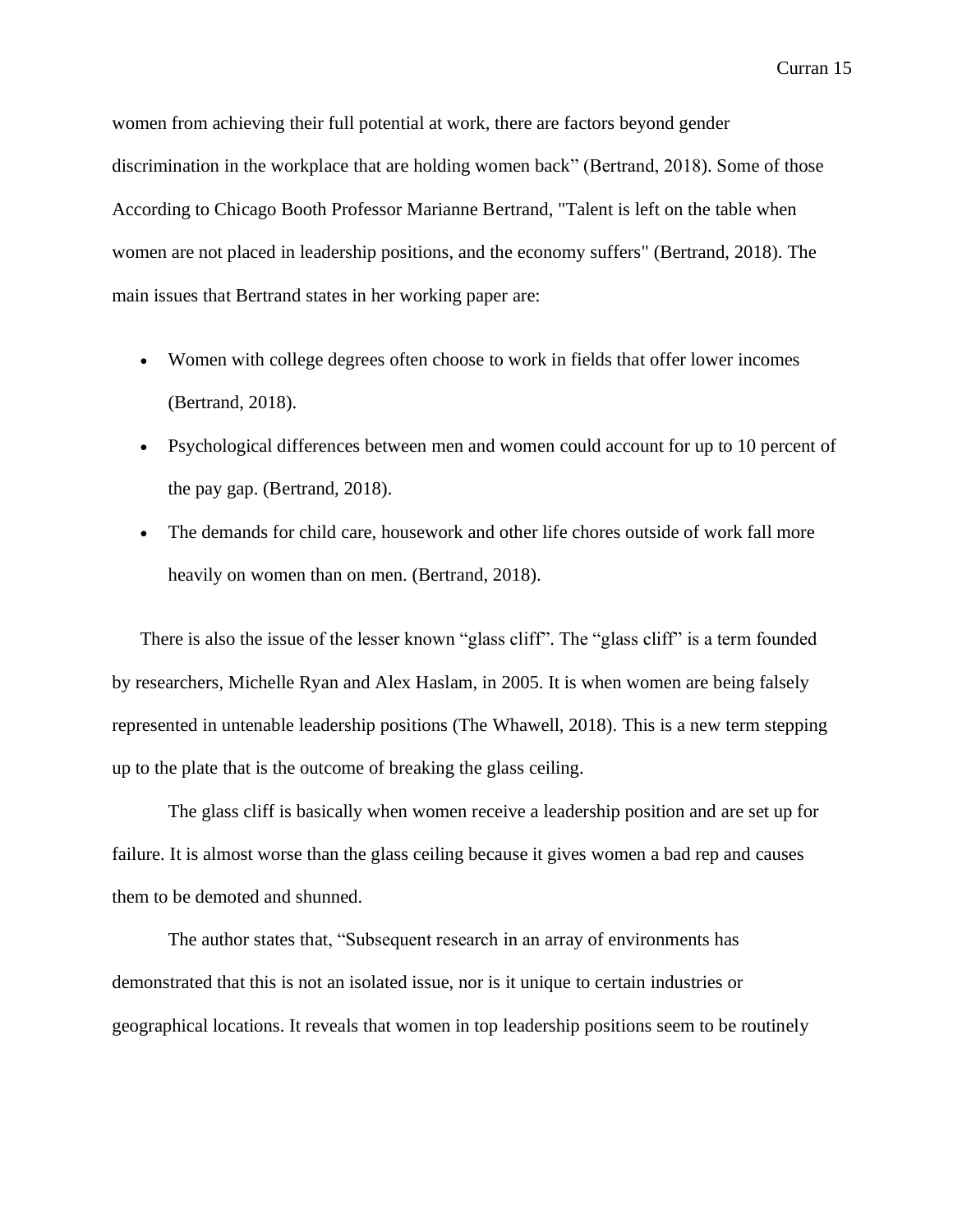handed inherently unsolvable problems" (Whawell, 2018). This proves that once women get a leadership role, they are set up for failure.

#### **CONCLUSION**

This thesis covered the challenges women face in the business world, such as child support and pay equality. Women still face these issues today, however, they are slowly being resolved. We should make men and women have equal pay and provide child support for families that is affordable. I learned that as a women going into the business world, I will face some issues if I want to start a family. I also learned to fight for my right of equal pay to men. In the future, I hope more and more companies realize that women are just as valuable as men if not more so. Until, then women should band together to fight for what is right and what is just, whether it be equal pay or just voicing our own opinions. I believe in change and so should you!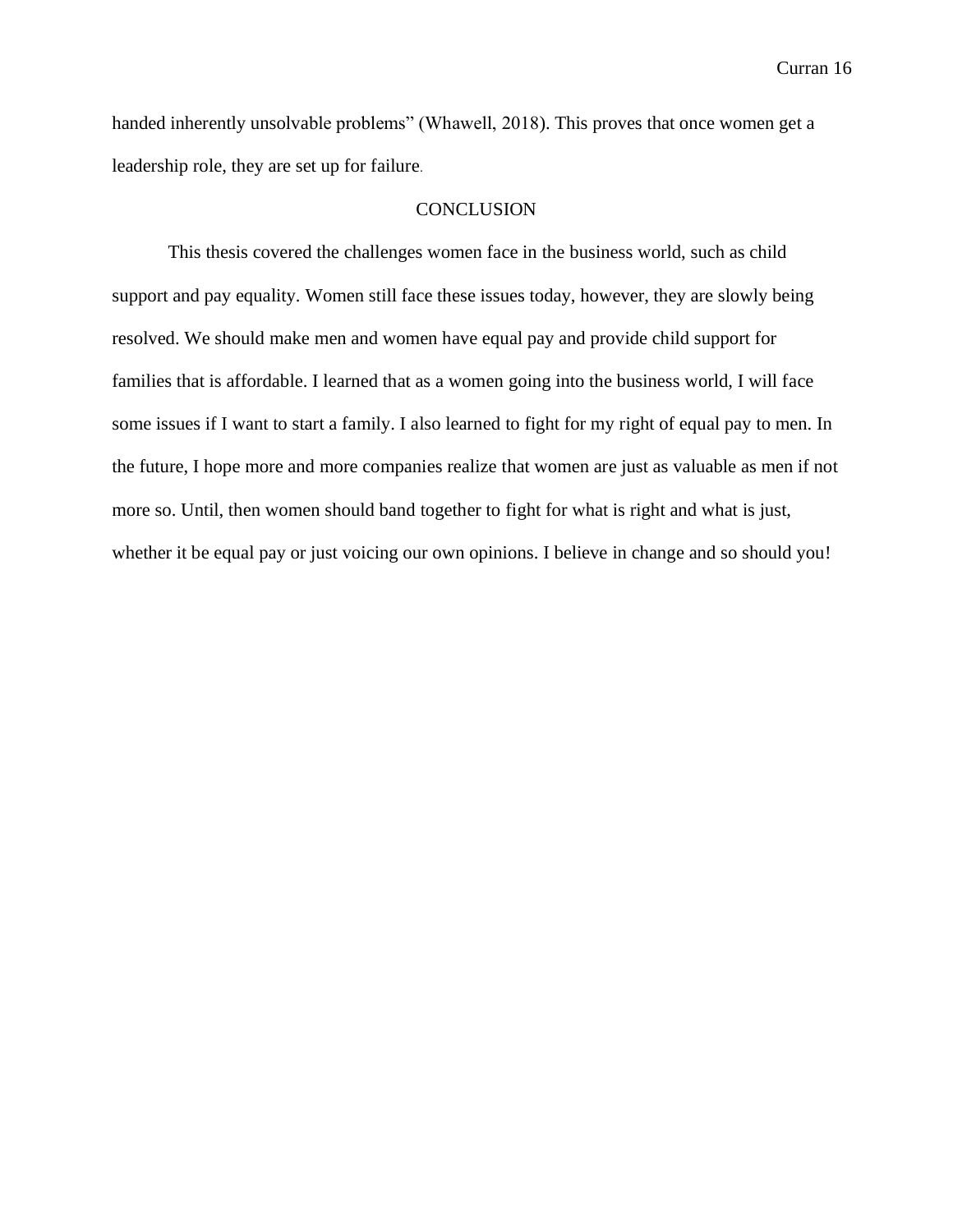## Works Cited

## Websites

BBC, (2018). Gender pay gap: men still earn more than women at most firms.

*<https://www.bbc.com/news/business-43129339>*

Bertrand, M. (2018). The glass ceiling: three reasons why it still exists and is hurting the economy.

*[www.sciencedaily.com/releases/2018/08/180822150812.htm](http://www.sciencedaily.com/releases/2018/08/180822150812.htm)*

Carpenter, J. (2017). Does your gender limit your opportunities at work? Depends on who you ask.

*<https://money.cnn.com/2017/10/13/pf/women-promotions-raises/index.html>*

- Covert, B. (2014). Women with the same qualifications as men get passed over for promotion. *[www.thinkprogress.org/women-with-the-same-qualifications-as-men-get-passed-over](http://www.thinkprogress.org/women-with-the-same-qualifications-as-men-get-passed-over-for-promotion-aea41dbea83d/)[for-promotion-aea41dbea83d/](http://www.thinkprogress.org/women-with-the-same-qualifications-as-men-get-passed-over-for-promotion-aea41dbea83d/)*
- Frothingham, S., & West, R. (2017). Trump's paid parental leave plan won't work for women and families.

*[https://www.americanprogress.org/issues/women/reports/2017/06/08/433895/trumps](https://www.americanprogress.org/issues/women/reports/2017/06/08/433895/trumps-paid-parental-leave-plan-wont-work-women-families/)[paid-parental-leave-plan-wont-work-women-families/](https://www.americanprogress.org/issues/women/reports/2017/06/08/433895/trumps-paid-parental-leave-plan-wont-work-women-families/)*

Ho, J. (2018). Women are moving into historically male jobs, and these 5 roles have seen the biggest increases in women representation.

*[www.inc.com/jackelyn-ho/these-male-dominated-industries-have-seen-biggest-gains-in](http://www.inc.com/jackelyn-ho/these-male-dominated-industries-have-seen-biggest-gains-in-women-representation-according-to-40-year-linkedin-study.html)[women-representation-according-to-40-year-linkedin-study.html](http://www.inc.com/jackelyn-ho/these-male-dominated-industries-have-seen-biggest-gains-in-women-representation-according-to-40-year-linkedin-study.html)*

Ibarra, H., Ely, R.J., & Kolb, D.M. (2013). Women rising: the unseen barriers.

*<https://hbr.org/2013/09/women-rising-the-unseen-barriers>*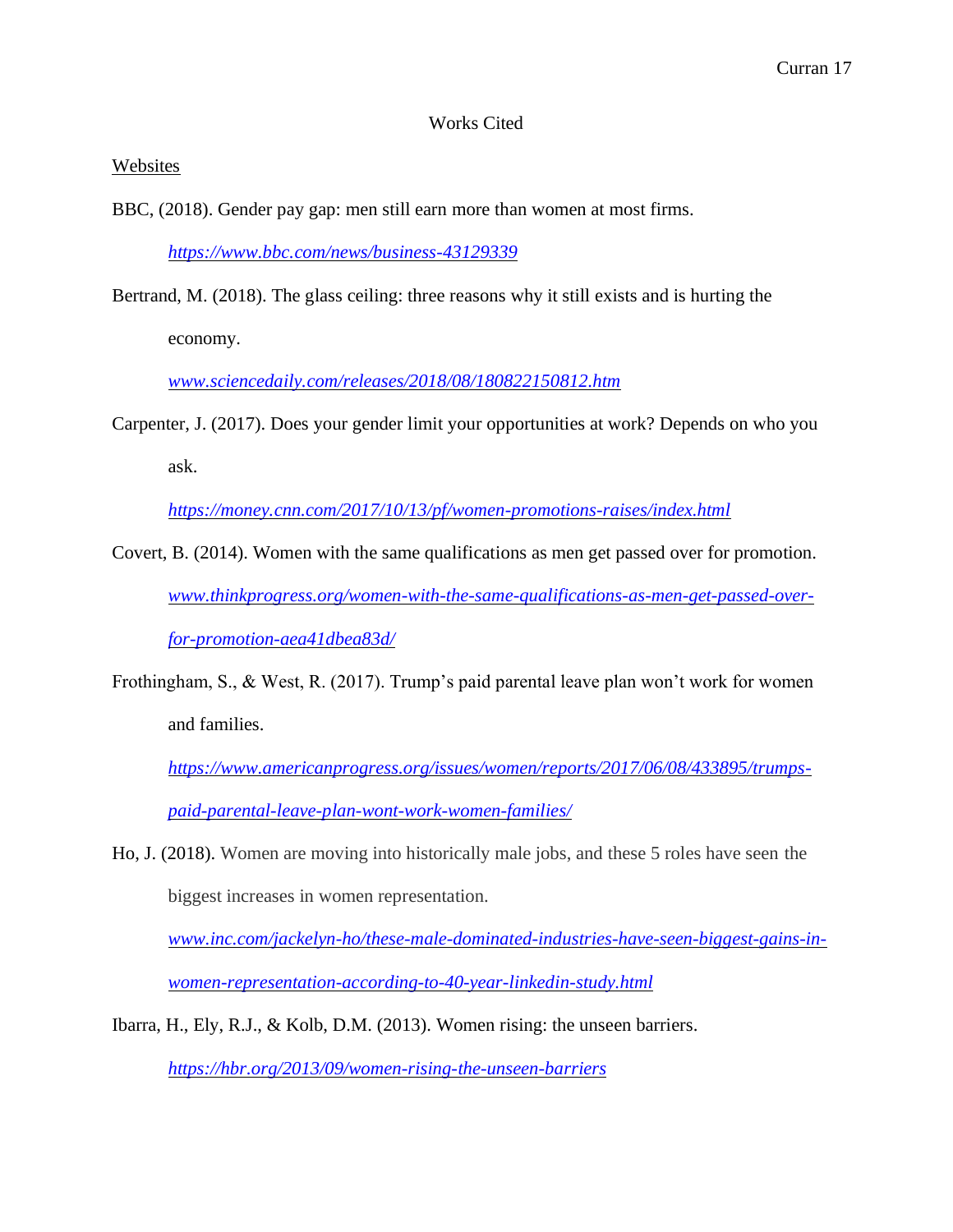Krapacs, A.A. (2018). 6 steps we can all take to narrow the gender pay gap.

*<https://www.entrepreneur.com/article/315731>*

LaMagna, M. (2018). Why don't more women get promoted?

*[www.marketwatch.com/story/why-dont-more-women-get-promoted-2018-04-10](http://www.marketwatch.com/story/why-dont-more-women-get-promoted-2018-04-10)*

Moynihan, C. (2018). The real reason women avoid careers in math and science.

*[www.intellectualtakeout.org/article/real-reason-women-avoid-careers-math-and-science](http://www.intellectualtakeout.org/article/real-reason-women-avoid-careers-math-and-science)*

Saner, E. (2010). Why women won't ask for a pay

rise.

*[www.theguardian.com/lifeandstyle/2010/aug/27/women-wont-apay-rises](http://www.theguardian.com/lifeandstyle/2010/aug/27/women-wont-apay-rises)*

- Schieder, J., & Gould, E. (2016). Women's work' and the gender pay gap: how discrimination, societal norms, and other forces affect women's occupational choices-and their pay. *[www.epi.org/publication/womens-work-and-the-gender-pay-gap-how-discrimination](http://www.epi.org/publication/womens-work-and-the-gender-pay-gap-how-discrimination-societal-norms-and-other-forces-affect-womens-occupational-choices-and-their-pay/)[societal-norms-and-other-forces-affect-womens-occupational-choices-and-their-pay/](http://www.epi.org/publication/womens-work-and-the-gender-pay-gap-how-discrimination-societal-norms-and-other-forces-affect-womens-occupational-choices-and-their-pay/)*
- Slaughter, A.M. (2018). America's parental leave policies hurt middle-class women.

*[www.time.com/5085172/america-parental-leave-care-policies/](http://www.time.com/5085172/america-parental-leave-care-policies/)*

- van der Gaag, N. (2014). Women are better off today, but still far from being equal with men. *[https://www.theguardian.com/global-development/2014/sep/29/women-better-off-far](https://www.theguardian.com/global-development/2014/sep/29/women-better-off-far-from-equal-men)[from-equal-men](https://www.theguardian.com/global-development/2014/sep/29/women-better-off-far-from-equal-men)*
- Vargas, T. (2018). She coined the term 'glass ceiling.' she fears it will outlive her. *[www.washingtonpost.com/news/retropolis/wp/2018/03/01/she-coined-the-phrase-glass](http://www.washingtonpost.com/news/retropolis/wp/2018/03/01/she-coined-the-phrase-glass-ceiling-she-didnt-expect-it-to-outlive-her/?noredirect=on&utm_term=.589d5e545914)[ceiling-she-didnt-expect-it-to-outlive-her/?noredirect=on&utm\\_term=.589d5e545914](http://www.washingtonpost.com/news/retropolis/wp/2018/03/01/she-coined-the-phrase-glass-ceiling-she-didnt-expect-it-to-outlive-her/?noredirect=on&utm_term=.589d5e545914)*

Whawell, S. (2018). Women are shattering the glass ceiling only to fall off the glass cliff.